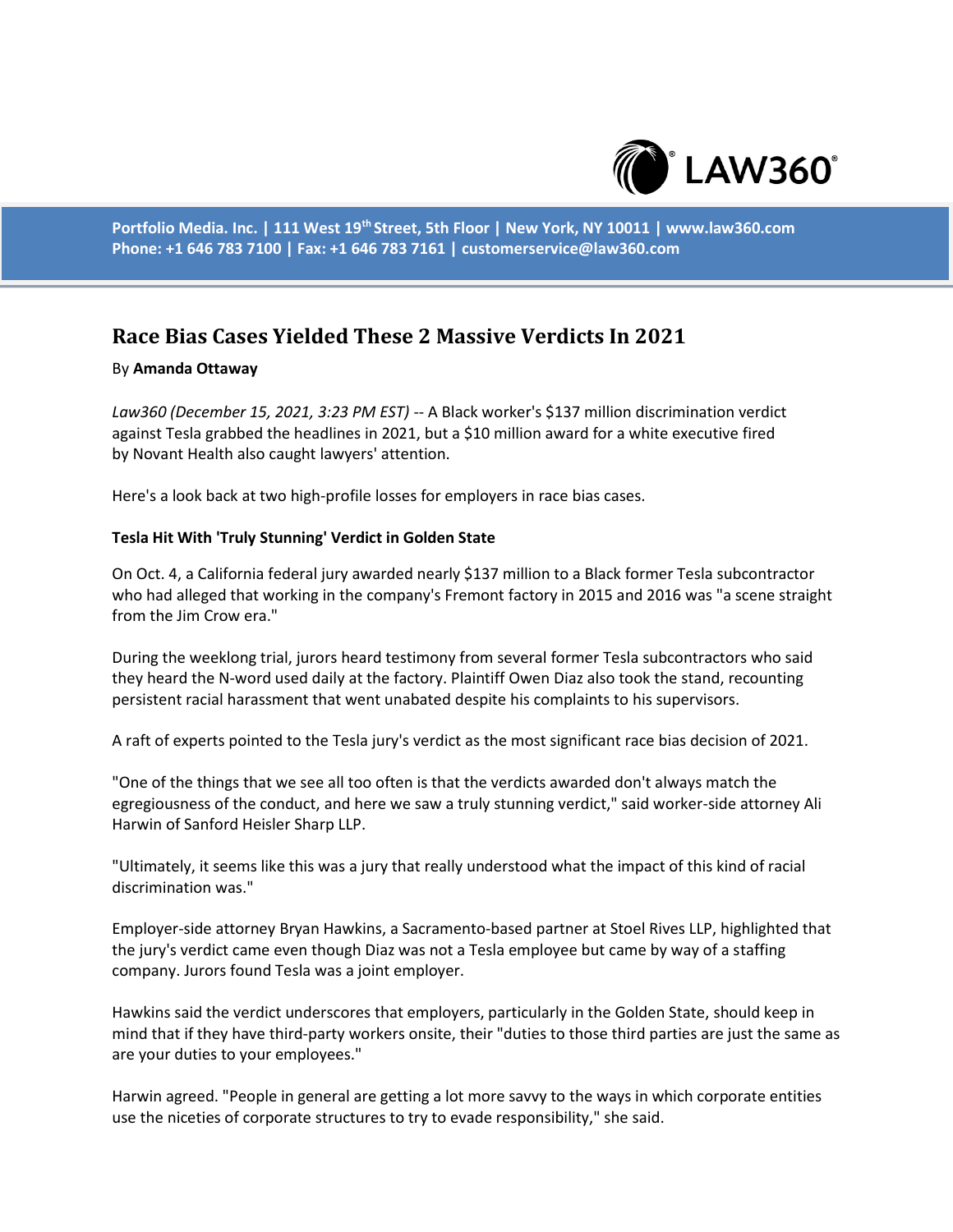Diaz, his son and another plaintiff, Lamar Patterson, initially sued Tesla in California state court in 2017. Tesla removed the case to federal court, and eventually Diaz and Tesla went to trial.

Tesla has urged the court to strike down the jury's massive damages award, calling it unprecedented in U.S. bias law.

Employer-side Shipman & Goodwin LLP partner Dan Schwartz said even though the damages award will likely ultimately be downsized, that doesn't necessarily diminish the significance of the jury's decision. Particularly in light of the Black Lives Matter movement, the country has more of an understanding of how racial equity issues play out in the workplace, he said.

"I think it shows how a set of facts can really lead to a jury being upset at companies' actions or inactions, particularly with regard to race discrimination," he said.

The case is Diaz et al. v. Tesla Inc. et al., case number 3:17-cv-06748, in the U.S. District Court for the Northern District of California.

## **Jury Awards \$10M to Fired White Male Exec**

Several experts also pointed to a \$10 million North Carolina federal jury award for an ex-executive at Novant Health who claimed he was fired for being a white man, saying the case demonstrates the need to have a solid and lawful plan for diversifying a workforce.

Just a few weeks after the Tesla verdict, the jury granted a win on Oct. 26 to David Duvall, Novant's exsenior vice president of marketing and communications, finding he had proved his race or gender played a role in his termination.

Duvall sued the North Carolina health network in November 2019, alleging the company fired him, despite high performance ratings, "as part of an intentional campaign to promote diversity in its management ranks" and in violation of Title VII of the Civil Rights Act.

His job was split in two and taken over by a white woman and a Black woman, he said.

Jason Schwartz, a Gibson Dunn & Crutcher LLP partner who represents employers, said he wouldn't be surprised to see more race bias lawsuits by white plaintiffs in the future.

"I think that more of those kinds of claims are the inevitable result of more robust diversity, equity and inclusion programs from companies," he said. "It doesn't mean that those claims are going to succeed. But I do think that you're going to see more disappointed job applicants or people who didn't get promotions or whatever it might be make that sort of claim."

Duvall was hired in August 2013 and let go in July 2018 five days before his fifth work anniversary would have triggered a more generous severance package, he said in his complaint. He said he was among seven white executives whom Novant replaced with women or Black men as part of a diversity push.

Novant meanwhile said in a September 2020 motion for summary judgment that Duvall's colleagues and underlings had described him as a disconnected, disengaged and even punitive leader, using the analogy that the company looked for senior executives "who are not just playing in the NFL but can get the